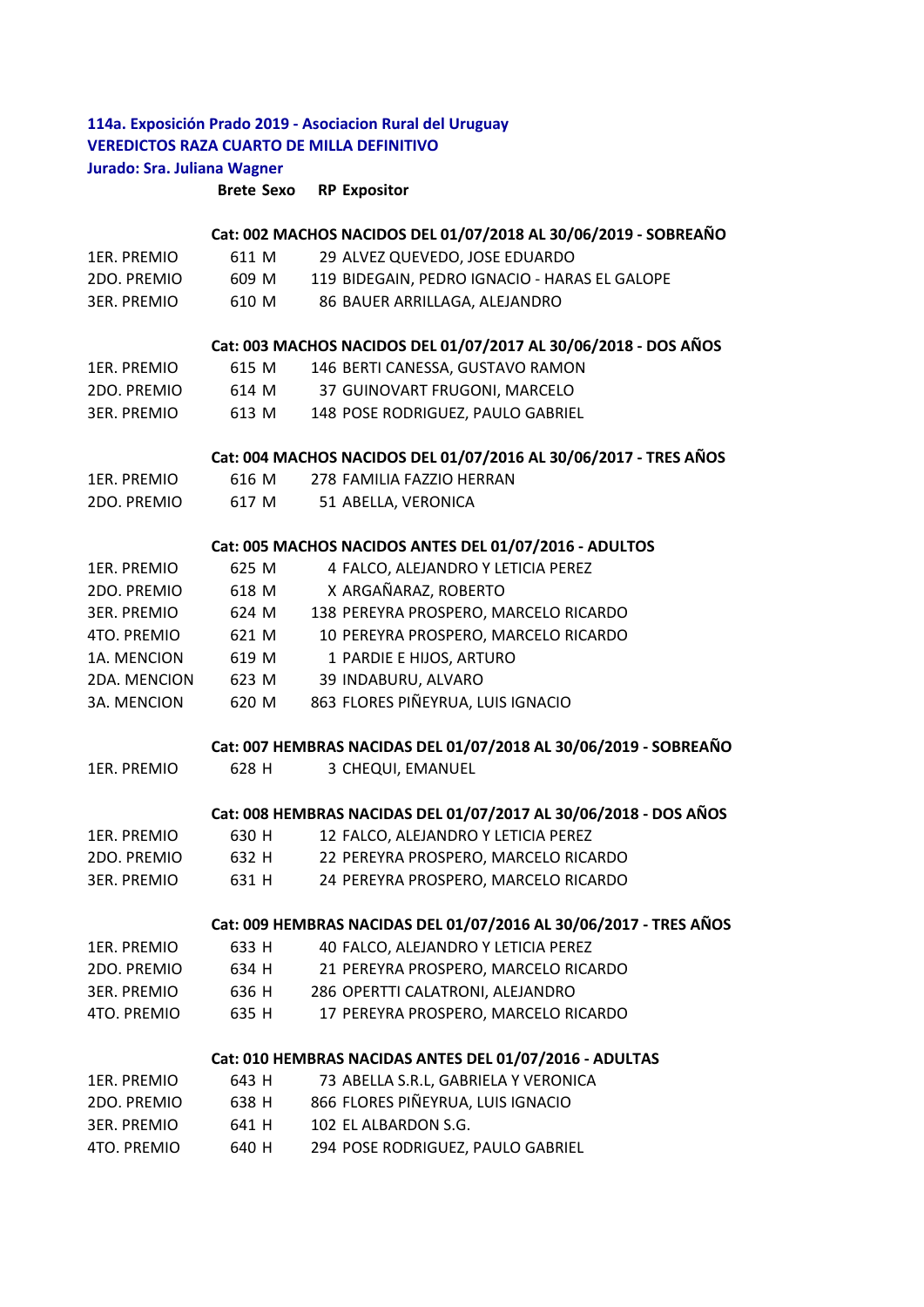1A. MENCION 639 H 3 MARTIN FIERRO SOCIEDAD AGRARIA DE RESPON LTDA 1ER. PREMIO 626 M 97 ABELLA S.R.L, GABRIELA Y VERONICA 1ER. PREMIO 642 H 142 RIVERON, SANTIAGO ENRIQUE 2DO. PREMIO 646 H 7 ABELLA S.R.L, GABRIELA Y VERONICA 611 M 29 ALVEZ QUEVEDO, JOSE EDUARDO 609 M 119 BIDEGAIN, PEDRO IGNACIO ‐ HARAS EL GALOPE 610 M 86 BAUER ARRILLAGA, ALEJANDRO 628 H 3 CHEQUI, EMANUEL 615 M 146 BERTI CANESSA, GUSTAVO RAMON 614 M 37 GUINOVART FRUGONI, MARCELO 613 M 148 POSE RODRIGUEZ, PAULO GABRIEL 630 H 12 FALCO, ALEJANDRO Y LETICIA PEREZ 632 H 22 PEREYRA PROSPERO, MARCELO RICARDO 631 H 24 PEREYRA PROSPERO, MARCELO RICARDO 616 M 278 FAMILIA FAZZIO HERRAN 617 M 51 ABELLA, VERONICA 633 H 40 FALCO, ALEJANDRO Y LETICIA PEREZ 634 H 21 PEREYRA PROSPERO, MARCELO RICARDO 636 H 286 OPERTTI CALATRONI, ALEJANDRO 625 M 4 FALCO, ALEJANDRO Y LETICIA PEREZ 618 M X ARGAÑARAZ, ROBERTO 624 M 138 PEREYRA PROSPERO, MARCELO RICARDO 643 H 73 ABELLA S.R.L, GABRIELA Y VERONICA **TERCER MEJOR ADULTO CAMPEONA ADULTO RESERVADO CAMPEON TRES AÑOS CAMPEONA TRES AÑOS RESERVADA CAMPEONA TRES AÑOS TERCER MEJOR TRES AÑOS CAMPEON ADULTO RESERVADO CAMPEON ADULTO RESERVADO CAMPEON DOS AÑOS TERCER MEJOR DOS AÑOS CAMPEONA DOS AÑOS RESERVADA CAMPEONA DOS AÑOS TERCER MEJOR DOS AÑOS CAMPEON TRES AÑOS Cat: 012 HEMBRAS PERFOMANCE HALTER CAMPEON SOBREAÑO RESERVADO CAMPEON SOBREAÑO TERCER MEJOR SOBREAÑO CAMPEONA SOBREAÑO CAMPEON DOS AÑOS Cat: 011 MACHOS PERFOMANCE HALTER**